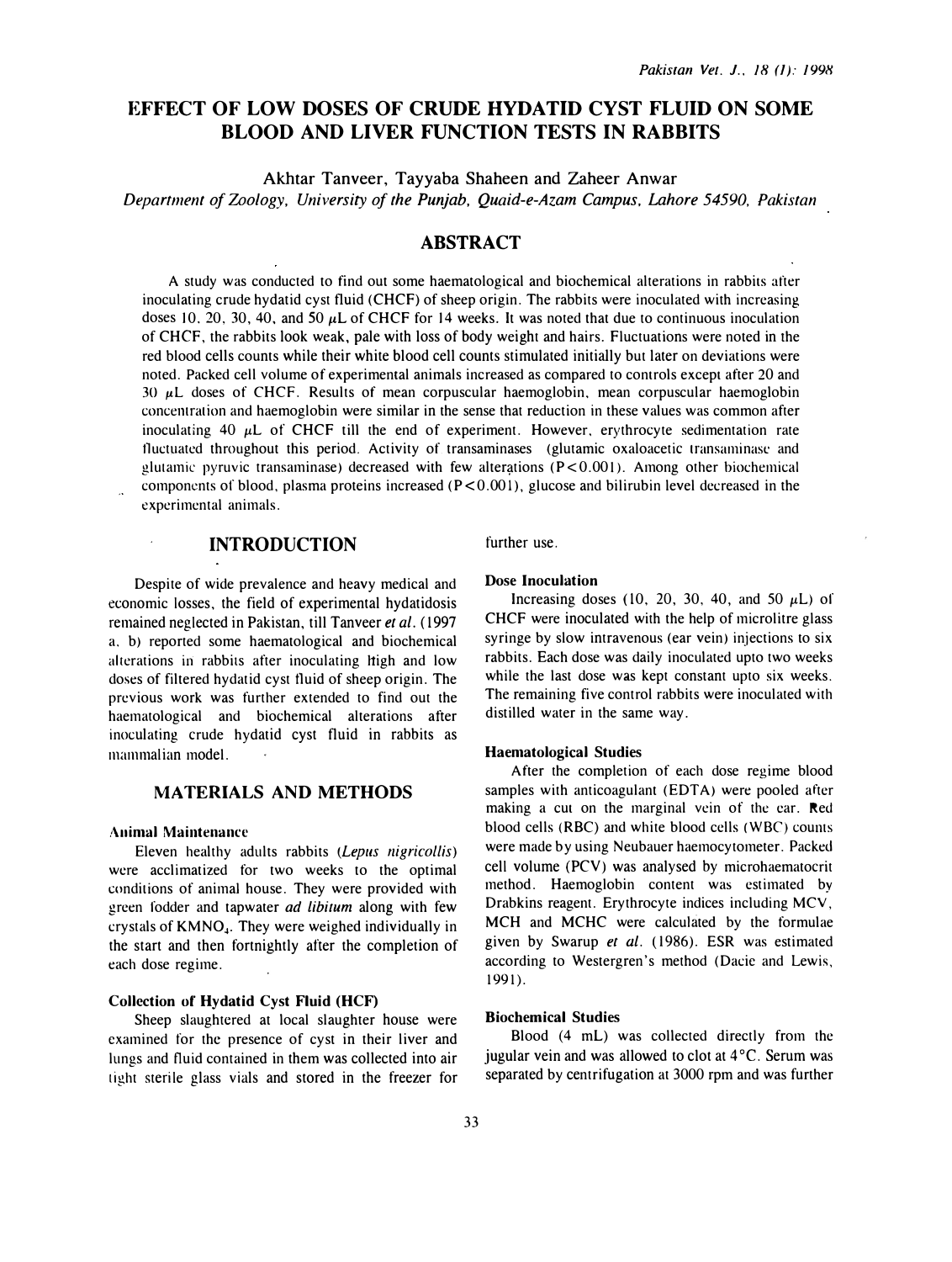used for estimating different enzyme activities and metabolites.

Glutamic oxaloacetic transaminase (GOT) and glutamic pyruvic transaminase (GPT) were estimated according to Reitman and Frankel (1957). Glucose was estimated by using the oxidase method. Total proteins were estimated according to Biuret method. Bilirubin contents were determined in the presence of caffeine by the reaction with diazotised sulfanilic acid. All these estimation were made by using Randox kits (U.K.).

Results were statistically analysed by Student 't' test (Steel and Torrie, 1981) between means in control and experimental groups of animals.

### RESULTS AND DISCUSSION

Results of present investigation have shown that continuous inoculation of CHCF did not affect the survival of rabbits but apparently they became pale and weak. They showed loss of epitite and agility, shedding of body hair and decreased body weight with few exceptions where the increase may be attributed to the pregnancy (Dix et al., 1977). In another investigation conducted by Tanveer et al. (1997a) survival and general appearance of the experimental rabbits was not affected when similar doses of CHCF of sheep origin were used after filtration (protoscoleces were not present) but decreased body weight noted due to such inoculations was similar with our present findings  $(Fig. 1)$ .

 $\omega_{\rm{eff}}$ 



Fig. 1: Body weight (g) changes (%) in rabbits due to parenteral administration of different doses of crude hydatid cyst fluid (CHCF) under low dosage. Values given are mean $\pm$ S.D. of 5 control and 6 experimental rabbits.

In natural hydatidosis such decrease in body weight can be attributed to that fluid which is seeping out of the syst wall (Pandey, 1971). Various toxic substances present in it (Aziz, 1966; Sanchez and Sanchez. 1971: Frayah and Haddad, 1980) were in turn responsible for the lowering of basic protein and carbohydrate metabolism that ultimately resulted in the reduced yield of meat and other stored products. A condition finally responsible for heavy economic losses (Schwabe, 1986; Iqbal et al., 1986. 1989).

Besides weight reduction, the rabbits inoculated with CHCF, became anaemic, due to significant fall in erythrocyte number either due to their excessive damage or inhibition of their formation that may have adversely affected by the toxicity of CHCF (Fig.2). It is further suggested that the toxic enzymes presem in CHCF may also have reduced their survival time thereby decreasing their number. In blood, decreased RBC count also tallies with the decreased haemoglobin contents. Our results are in accordance with the findings of Aminzhanov (1977), Wangoo et al. (1989) and Tanveer et al. ( 1997a).

In the present investigation, increased WBC counts, resulted after inoculating low doses of CHCF is an indication of body's invasion by some foreign compounds (Fig. 2). Similar findings have earlier been reported by Aminzhanov (1977), Wangoo et al. (1989) and Tanveer et al. (1997a) in sheep, mice and rabbits, respectively infected with £. granulosus.

Repeated inoculation of CHCF, resulted in increased PCV and MCV with the corresponding decrease in the number of circulating RBC and haemoglobin contents (Fig. 2). It is an obvious indication that despite decreasing RBC counts, increase in PCV and MCV is due to the increase in erythrocyte volume. Since the number of circulating RBC is decreasing thereby resulting in a decreased area for oxygen consumption. In order to fulfill the high demand of oxygen for respiration the volume of RBC has increased. Present results showed condition of macrocytic hypochromic anaemia, because PCV and MCV increased but MCH and MCHC decreased. It is suggested that increased MCV may also be attributed either to anaemia or toxicity of CHCF or haemolysis. In the present findings ( $Fig.2$ ), sudden increase in MCV in the 2nd week (after inoculating 20  $\mu$ L of CHCF) may be due to pregnancy (Dix et al., 1977).

Increase in MCH (Fig. 2) in the present work also indicated that the RBC are not fully saturated with haemoglobin because inside the corpuscle, haemoglobin synthesis was inhibited due to the toxicity of CHCF or due to the iron deficiency (Eastham, 19X5).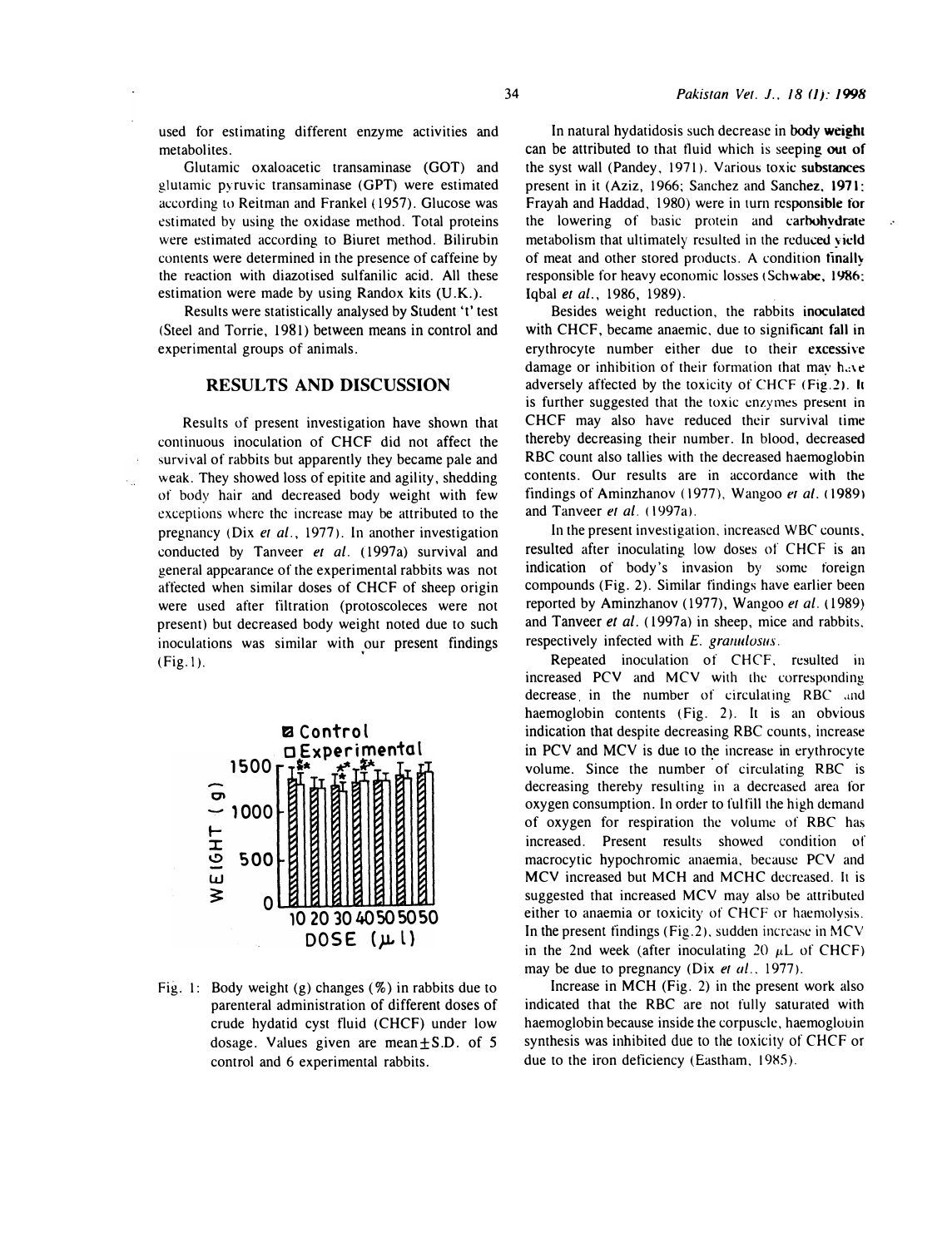

Fig. 2: Some haematological changes in rabbits due to parenteral administration of different doses of crude hydatid cyst fluid (CHCF) under low dosage. Values given are mean  $\pm$  S.D. of 5 control and 6 experimental rabbits.



Fig. 3: Some biochemical changes in rabbits due to parenteral administration of different doses of crude hydatid cyst fluid under low dosage. Values given are mean $\pm$ S.D. of 5 control and 6 experimental rabbits.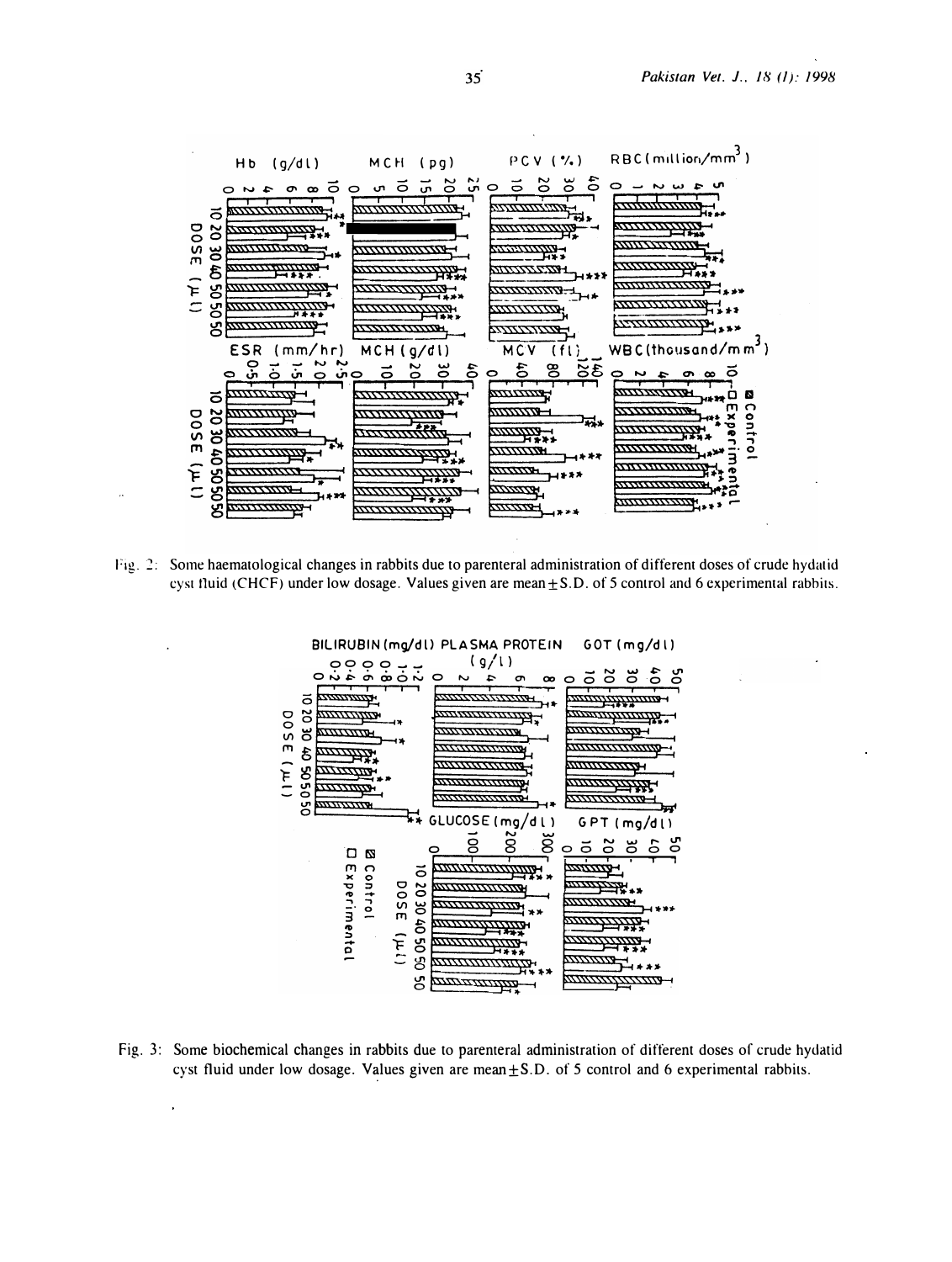CHCF have reduced the RBC count that have ultimately decreased the haemoglobin concentration (Fig. 2). Breakdown of RBC and impaired synthesis of haemoglobin are also responsible for the decreased haemoglobin contents. Haemolysis is another reason for decreased level of haemoglobin that leads to binding of haemoglobin to plasma hepatoglobins. During this process haemoglobin is excreted through urine (Gowenlock et al., 1988).

Increased amount of globulins through the incoming CHCF have increased their ESR (Fig. 2). It might be suggested that toxicity of CHCF have increased the tendency of erythrocytes to clump together and they form clusters which settle down to their own weight (Eastham. 1985).

Fig. 3 showed reduced GOT and GPT activity (with few exceptions). Decreased activity of transaminase indicate abnormal liver function while increasing trend showed liver necrosis (Zimmerman, 1974) or gluconeogenesis through which amino acids may be transmitted and utilized for energy requirement. However, increased GOT and GPT activity, when filtered hydatid cyst fluid was inoculated in rabbits at the same dose (Tanveer et al., 1997a).

An overall increase resulted in the plasma proteins can be attributed to the necrotic or damaged liver parenchymal cells which have permitted the outflow of soluble proteins (including enzymes) in their surroundings thereby increasing their level (Fig.3). Increased proteins level may also be attributed to the formation of antibodies against the antigens present in the incoming CHCF. Another strong reason for the increased proteins contents is the heavy inflow of proteins through the regularly inoculated CHCF. Increased proteins contents have also been reported by Tanveer et al. (1997a and 1997b) in rabbits inoculated with filtered hydatid cyst fluid. However, low proteins values (at 20  $\mu$ L and 2nd dose of 50  $\mu$ L CHCF) also indicate the influence of direct proteolytic effect of CHCF, as it contained many lytic enzymes (Frahya and Haddad, 1980) or due to some interference in the process of synthesis in liver or due to some malfunctioning of kidney (Khan, 1990). Most probably due to similar reasons in natural infections hydatidosis results in heavy economic losses through reduced quantity and quality of yield.

In the present investigation, rabbits faced a continuous stat of hypoglycemia (except in the 4th week of experiment) (Fig. 3) that was most probably related to the increased utilization required for induction of liver enzymes and microsomal proteins (Ali et al., 1988) or to face the stress conditions imposed by

aerobic and anaerobic enzymes present in the incoming CHCF (McManus and Smyth, 1982). It is also important to note that under stress condition the animal minimize its food uptake thereby decreasing its dietary proteins and energy. This also happened in the present investigation. Liver necrosis is another consideration for this decrease in glucose contents.

The reduced serum bilirubin level in rabbits after inoculating doses of CHCF showed disturbed liver functioning (Fig.3). However, increased bilirubin level (after 30  $\mu$ L and last dose of 50  $\mu$ L CHCF) may be attributed to the kidney or liver cells damage that have increased its level due to enormous RBC damage and disintegrating Hb molecules and obstruction of biliary tract (Khan, 1990).

Keeping in view the present results. it can be concluded that different haematological and biochemical alterations induced by low doses of CHCF are even more severe as compared to the previous findings (Tanveer et al., 1997a) where filtered hydatid syst was inoculated at the same dose level. Further work in this connection is needed.

## **ACKNOWLEDGEMENTS**

Financial aid given by Pakistan Science Foundation (P-PU (Agr)/137 is gratefully acknowledged.

## **REFERENCES**

- Ali, S.S., S.A. Nighat and A.R. Shaloori. 198�. Biochemical allerations induced by short term feeding of endrin on various blood components of albino rats. Proc. 8th Pakistan Congr. Zoo!.. pp: 101-112.
- Aminzhanov, M., 1997. Haematological changes in sheep infected with Echinococcus. Veteinariya (Moscow, USSR), 12: 86-88.
- Aziz, Z. (1966). Echinococcosis in man. Pakistan J. Hlth., 16: 130- 141.
- Dacie, S.J. and S.M. Lewis, 1991. Practical haematology, 7th ed., Churchill Livingstone, Edinburgh, pp: 100-131.
- Dix, K.M., C.L. Vander Ravw and W.Y. Maccarthv, 1977. Toxicity studied with dieldrin. Teratological studies on mice dosed orally with HEOD. Teratology, 16: 57-67.
- Eastham, R.D., 1985. Clinical Haematology. 6th ed., Chirchil Livingstone Edinburgh London, pp: 108-166.